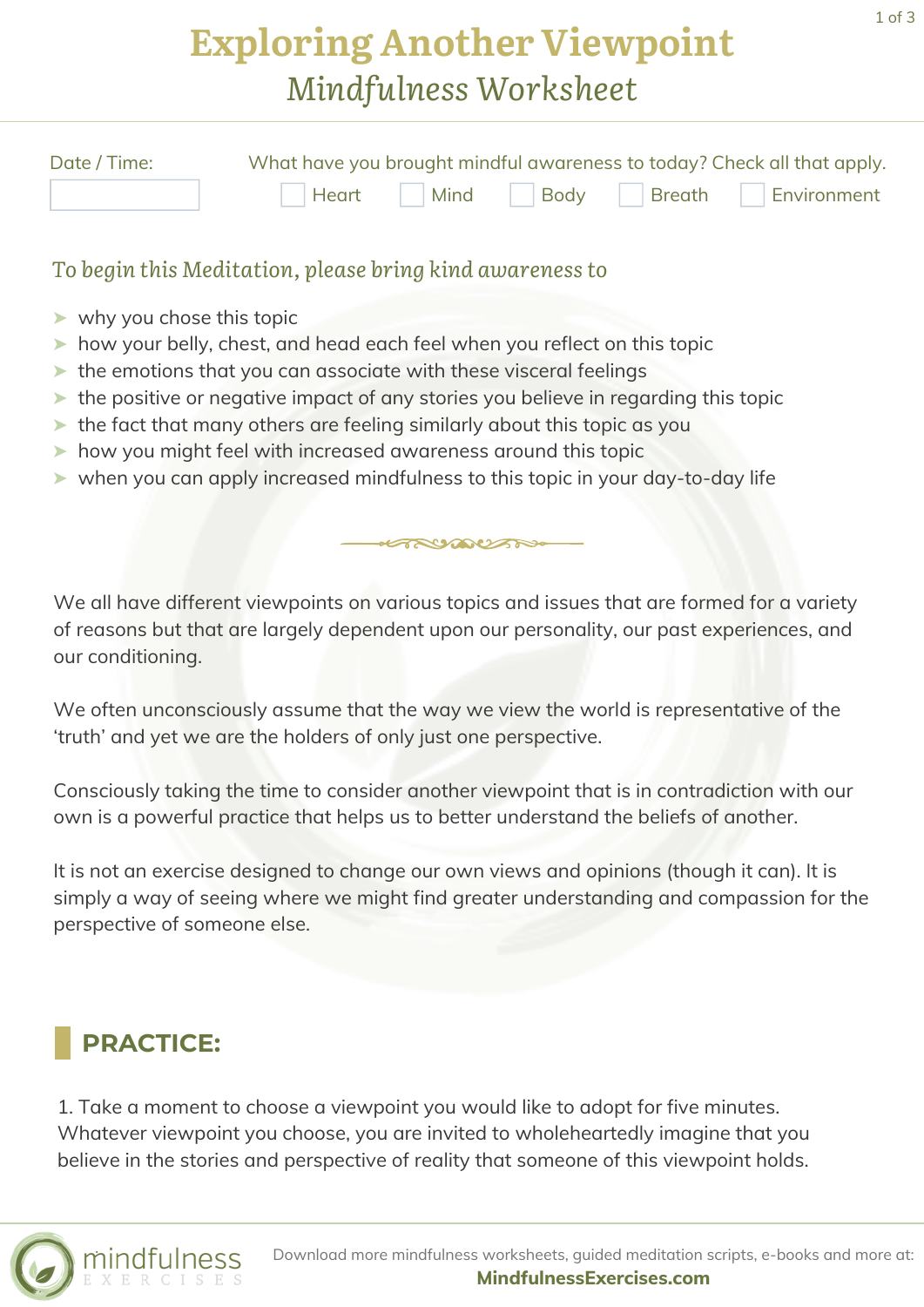# **Exploring Another Viewpoint** *Mindfulness Worksheet*

Some examples of views you might consider include (but are not limited to):

- The viewpoint of a political party that is not the one you believe in
- The viewpoint of someone who stands on the other side of the debate surrounding an issue that is important to you
- The viewpoint of a religious or spiritual figure whose views contradict your own
- The mindset of another culture that is different from the one you are a part of
- The viewpoint of someone who believes in a conspiracy theory or world story that you do not agree with

2. Once you have chosen a person or particular groups point of view, take approximately five minutes to imagine that you wholeheartedly believe in the ideas, vision, or stories that this person or group holds. When you are finished, explore further by answering the following questions:

**What are the needs, concerns, and/or fears of this person or group?**

**What might be the background, experience, or conditioning that contributes to this viewpoint?**



Download more mindfulness worksheets, guided meditation scripts, e-books and more at: **[MindfulnessExercises.com](https://mindfulnessexercises.com/)**